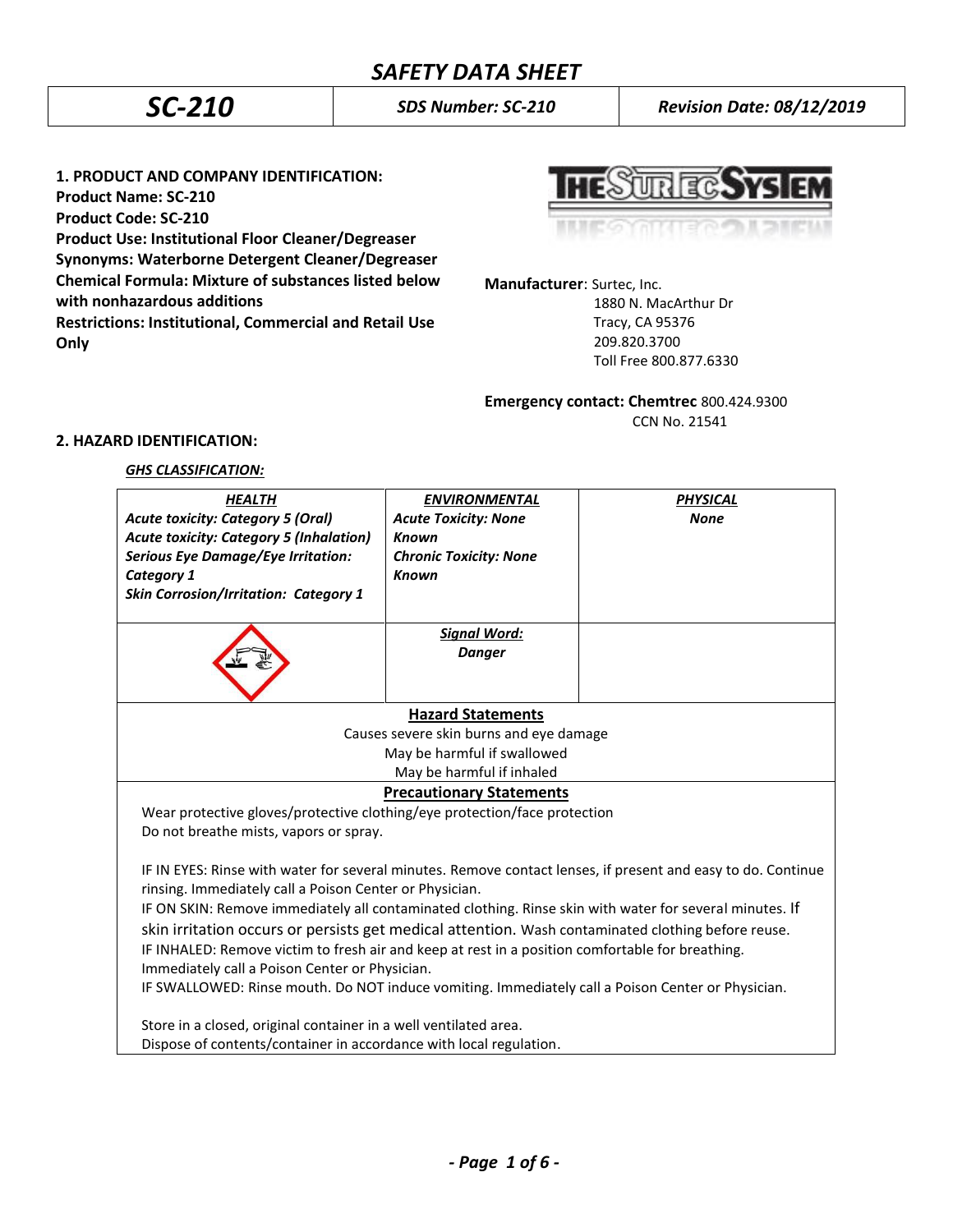| <b>SC-210</b> | <b>SDS Number: SC-210</b> | <b>Revision Date: 08/12/2019</b> |
|---------------|---------------------------|----------------------------------|
|---------------|---------------------------|----------------------------------|

# **3. COMPOSITION/INFORMATION ON INGREDIENTS:**

| <b>INGREDIENT</b>                                                 | CAS NO.    | <b>PERCENT</b> | <b>HAZARDOUS</b> |
|-------------------------------------------------------------------|------------|----------------|------------------|
| 2-BUTOXYETHANOL                                                   | 111-76-2   | $7 - 9%$       | YES              |
| 2-AMINOETHANOL                                                    | 141-43-5   | $8 - 10%$      | YES              |
| POTASSIUM HYDROXIDE                                               | 1310-58-3  | $0.1 - 0.5%$   | <b>YES</b>       |
| ALCOHOLS, C6-12, ETHOXYLATED PROPOXYLATED                         | 68937-66-6 | $2 - 3%$       | YES              |
| ALCOHOLS, C10-16, ETHOXYLATED PROPOXYLATED                        | 69227-22-1 | $0.5 - 1%$     | YES              |
| Exact Percentages are being withheld as trade secret information. |            |                |                  |

## **4. FIRST-AID MEASURES:**

*Eye Contact:* Rinse with water for 15 minutes. Remove contact lenses, if present and easy to do. Continue rinsing. Immediately call a Poison Center or Physician.

*Skin Contact:* Remove immediately all contaminated clothing. Rinse skin with water for several minutes. If skin irritation occurs or persists get medical attention. Wash contaminated clothing before reuse.

 *Inhalation:* Remove victim to fresh air and keep at rest in a position comfortable for breathing. Immediately call a Poison Center or Physician.

*Ingestion:* Rinse mouth. Do NOT induce vomiting. Immediately call a Poison Center or Physician.

Store in a closed, original container in a well ventilated area.

## **5. FIRE-FIGHTING MEASURES:**

*Fire Extinguishing media:* Use dry chemical, carbon dioxide or water spray. For larger fires use regular foam, dry chemical, carbon dioxide or water spray. Move containers away from fire area if it can be done without risk. From a safe distance and keeping upwind, apply flooding amounts of water to sides of container exposed to fire for cooling purposes until well after the fire is extinguished. Stay away from tanks engulfed in flames. (Emergency Response Guidebook Guide #154)

### *Hazards during fire-fighting:*

Containers may rupture when exposed to extreme heat.

### *Protective equipment for fire-fighting:*

Wear NFPA-approved self-contained breathing apparatus, helmet, hood, boots and gloves.

## **6. ACCIDENTAL RELEASE MEASURES:**

### *Personal precautions:*

Use recommended personal protective clothing and equipment. To prevent slipping, do not walk through spilled material.

### *Environmental precautions:*

Follow all Federal, State and Local regulations when storing and disposing of substances. Do not allow material to run off work area. Material should be absorbed, collected and disposed of in accordance with regulations. Keep product from entering storm drains. Consult local and federal guidelines for proper disposal of these materials. *Cleanup:*

*- For small amounts of released material:* Mop or vacuum up then transfer to suitable container for disposal. - *For large amounts of released material:* Dike around spilled material to contain. Spilled material may be mopped or vacuumed up, then transferred to plastic containers for disposal.

## **7. HANDLING and STORAGE:**

## *Handling:*

**General advice -** No specific measures are necessary provided product and recommended protective clothing/equipment are used correctly. Do not mix with other chemicals. This is a commercial product, not intended for home use. Keep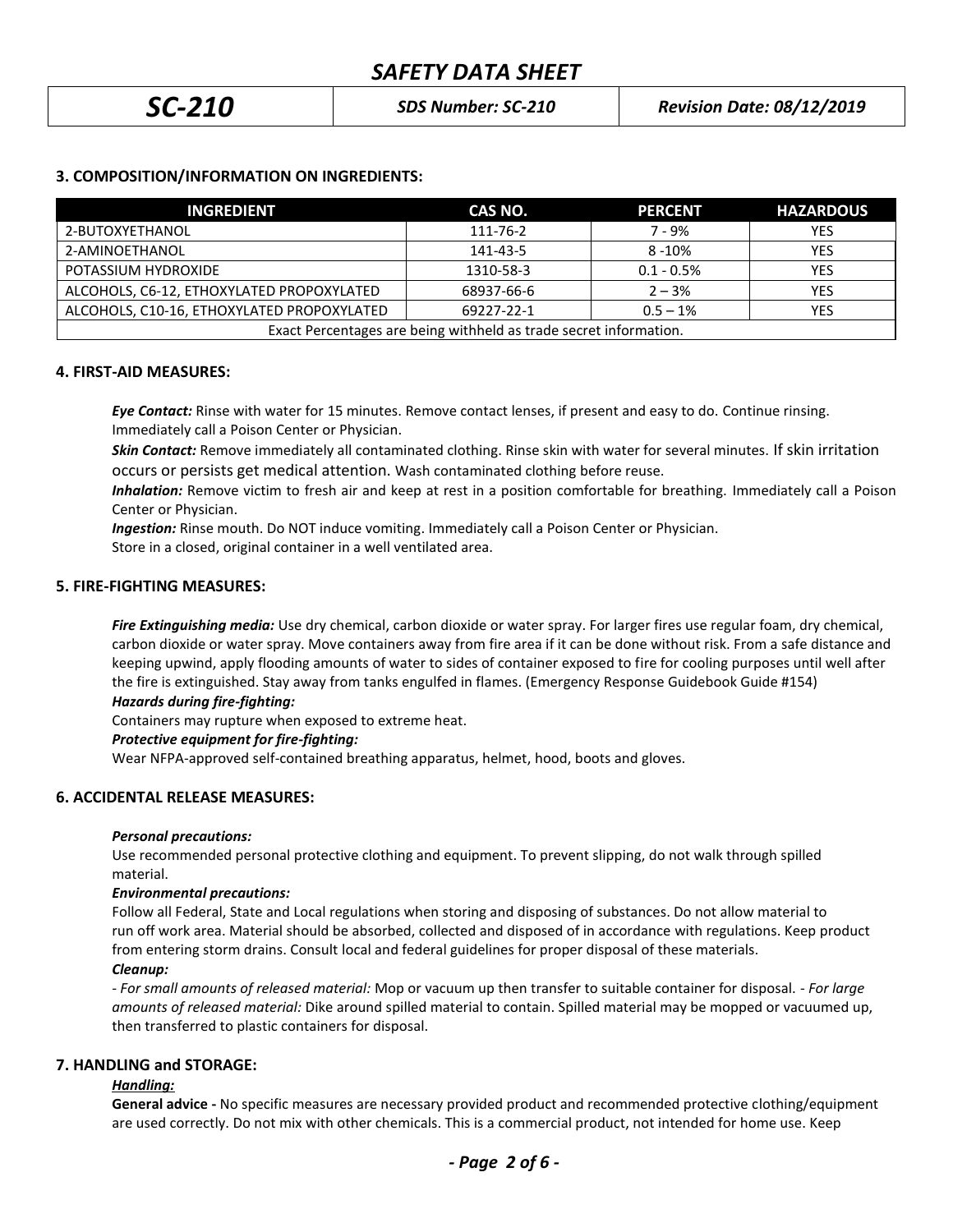out of reach of children.

### *Storage:*

**General advice -** Protect against physical damage. Store in tightly closed containers in a cool, well ventilated area. Do not allow product to freeze.

# *Shelf Life:*

12 months minimum

## **8. EXPOSURE CONTROLS and PERSONAL PROTECTION:**

## *Advice on system design:*

Provide local exhaust ventilation to control vapors/mist for published exposure limits.

## *Personal protective equipment (HMIS rating 'H'):*

Eye protection: Wear splash-proof safety goggles to prevent exposure.

Skin protection: Chemical-resistant gloves and chemical-resistant, high traction footwear. Wear appropriate protective (impervious) clothing equipment to prevent possible skin contact.

Respiratory protection: Use proper NIOSH-OSHA respirator for contamination levels found in work area or if ventilation is inadequate.

General safety and hygiene measures: Exercise stringent hygiene practices to minimize exposure.

If contact occurs, wash any body part with soap and water immediately. Wash hands after use, and before eating, drinking or smoking.

## *Other protective measures:*

Nearby running water on the job site is necessary, should an accident occur.

## *Exposure Guidelines:*

ACGIH TLV: 20 ppm (111-76-2), 3 ppm (141-43-5) and 2 mg/m<sup>3</sup> (1310-58-3) STEL: 6 ppm (141-43-5) OSHA PEL: 50 ppm- Skin (111-76-2), 3 ppm (141-43-5) and 2 mg/m<sup>3</sup> (1310-58-3)

## **9. PHYSICAL and CHEMICAL PROPERTIES:**

| Appearance:                 | Clear green liquid                                                 | Flash Point:                     | None                     |
|-----------------------------|--------------------------------------------------------------------|----------------------------------|--------------------------|
| Odor:                       | Pine                                                               | Upper/Lower Flammability Limits: | No information available |
| pH value:                   | $12.5 \pm 0.2$ (Concentrate)                                       | Relative Density (water):        | 1.04                     |
|                             | $11.2 \pm 0.2$ (1:32 dilution)                                     | Auto-Ignition Temperature:       | No information available |
|                             |                                                                    | Decomposition temperature:       | No information available |
| Specific gravity:           | $1.04$ (H2O = 1)                                                   | <b>Partition Coefficient</b>     | No information available |
| Solidification temperature: | No information available                                           | Odor Threshold                   | No information available |
| Freezing/Melting point:     | 32 °F (0 °C)                                                       | Viscosity:                       | $< 10$ cps.              |
| Boiling point:              | 212°F (100 °C)                                                     | <b>Partition Coefficient</b>     | No information available |
| Vapor density:              | No information available                                           | Solubility in water:             | 100%                     |
| Vapor pressure:             | No information available                                           |                                  |                          |
| <b>Evaporation Rate:</b>    | No information available                                           |                                  |                          |
| <b>Regulatory VOC:</b>      | 16.6% by weight (concentrate)                                      |                                  |                          |
|                             | 0.5 % by weight (at routine maximum concentration - 1:32 dilution) |                                  |                          |

## **10. STABILITY and REACTIVITY:**

*Conditions to avoid:* Excessive heat or flame. *Substances to avoid:* Strong acids, oxidizers (e.g., bleach). *Hazardous reactions:* Product is chemically stable. Reaction with strong acids may generate high heat.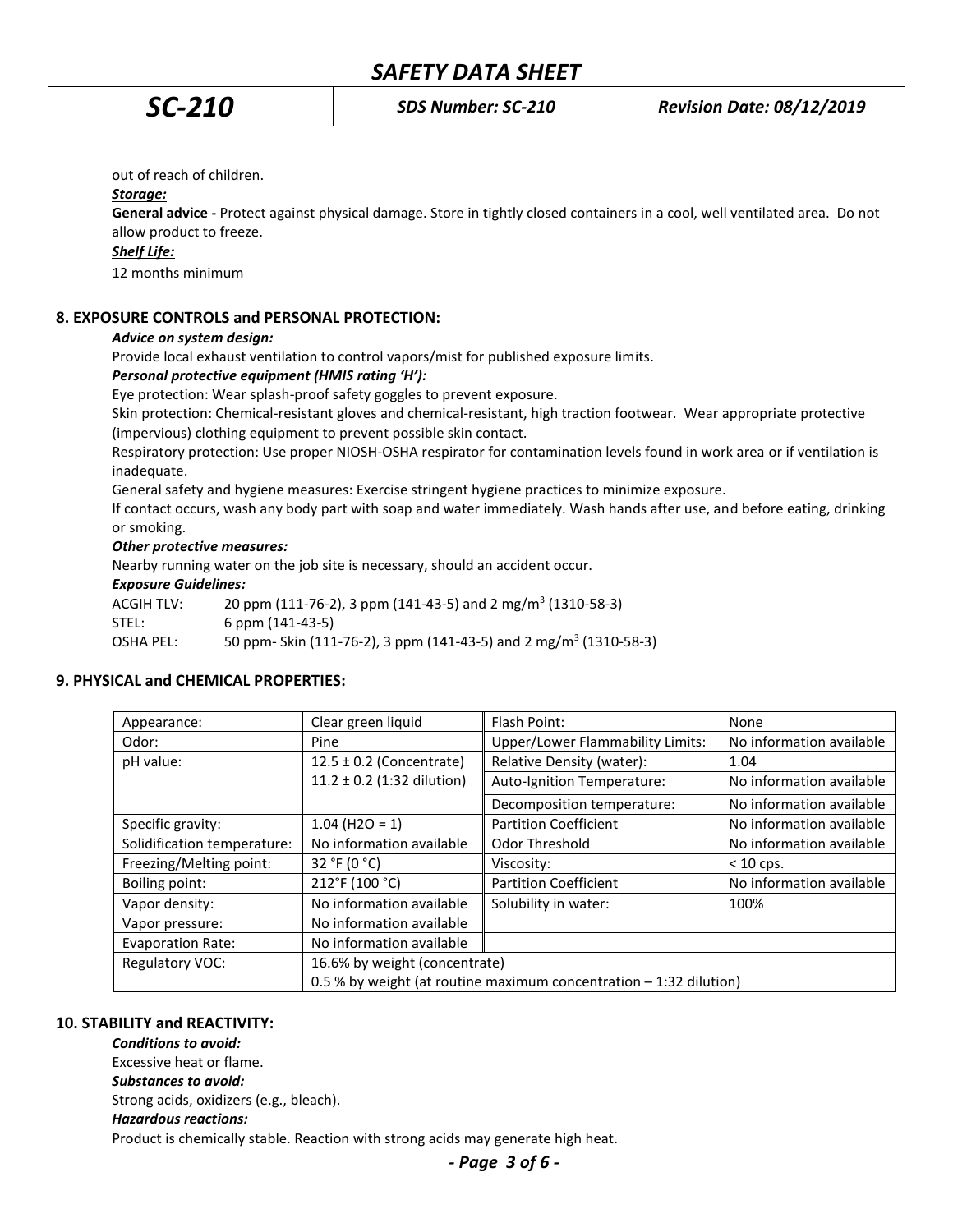## *Decomposition or By-products:*

In fire conditions: carbon monoxide (CO), carbon dioxide (CO2) nitric oxides (NOx) and ammonia. *Corrosion to metals:* Concentrate may be slightly corrosive to aluminum, copper and copper alloys.

# **11. TOXICOLOGY INFORMATION:**

# *Acute Toxicity (Symptoms):*

**Ingestion:** May be harmful if swallowed. Ingestion may cause irritation of the mouth and throat with consequent pain, nausea, vomiting and diarrhea.

**Eye Contact:** Can cause serious eye damage. Severe irritation, conjunctivitis, redness. Contact may cause permanent eye damage.

**Skin Contact:** Can cause severe skin burns. Irritation, inflammation, ulceration, necrosis and possible chemical burns. **Inhalation:** May be harmful if inhaled**.** May cause respiratory irritation including nasal and throat discomfort.

## *Numerical Measures of Toxicity:*

Calculated Acute Toxicity Estimates (ATE) based on available information.

ATEmix (oral): 2363 mg/kg ATEmix (inhalation): 23.5 mg/l

## *Chronic Toxicity:*

 **Other information:** No components present at 0.1% or greater are considered carcinogens by ACGIH, IARC, NTP or OSHA.

## **12. ECOLOGICAL INFORMATION:**

### *Biodegradation:*

Test method: Unspecified Analysis method: Unspecified Degree of elimination: Expected to be biodegradable.

### *Environmental toxicity:*

Acute and prolonged toxicity to fish: Not Established Toxicity to microorganisms: Not Established Other ecotoxicological advice: Not Established

## **13. DISPOSAL CONSIDERATIONS:**

*Waste disposal of substance:* Dispose of in accordance with all Federal, State and Local regulations when storing and disposing of substances. It is the waste generator's responsibility to determine if a particular waste is hazardous under RCRA (EPA regulations for hazardous waste).

*Container disposal:* Dispose of in a licensed facility in accordance with local regulations.

*RCRA:*

Unspecified.

## **14. TRANSPORTATION INFORMATION:**

**DOT:**

**Proper Shipping Name:** COMPOUND CLEANING LIQUID (NON-HAZARDOUS)

*- Page 4 of 6 -*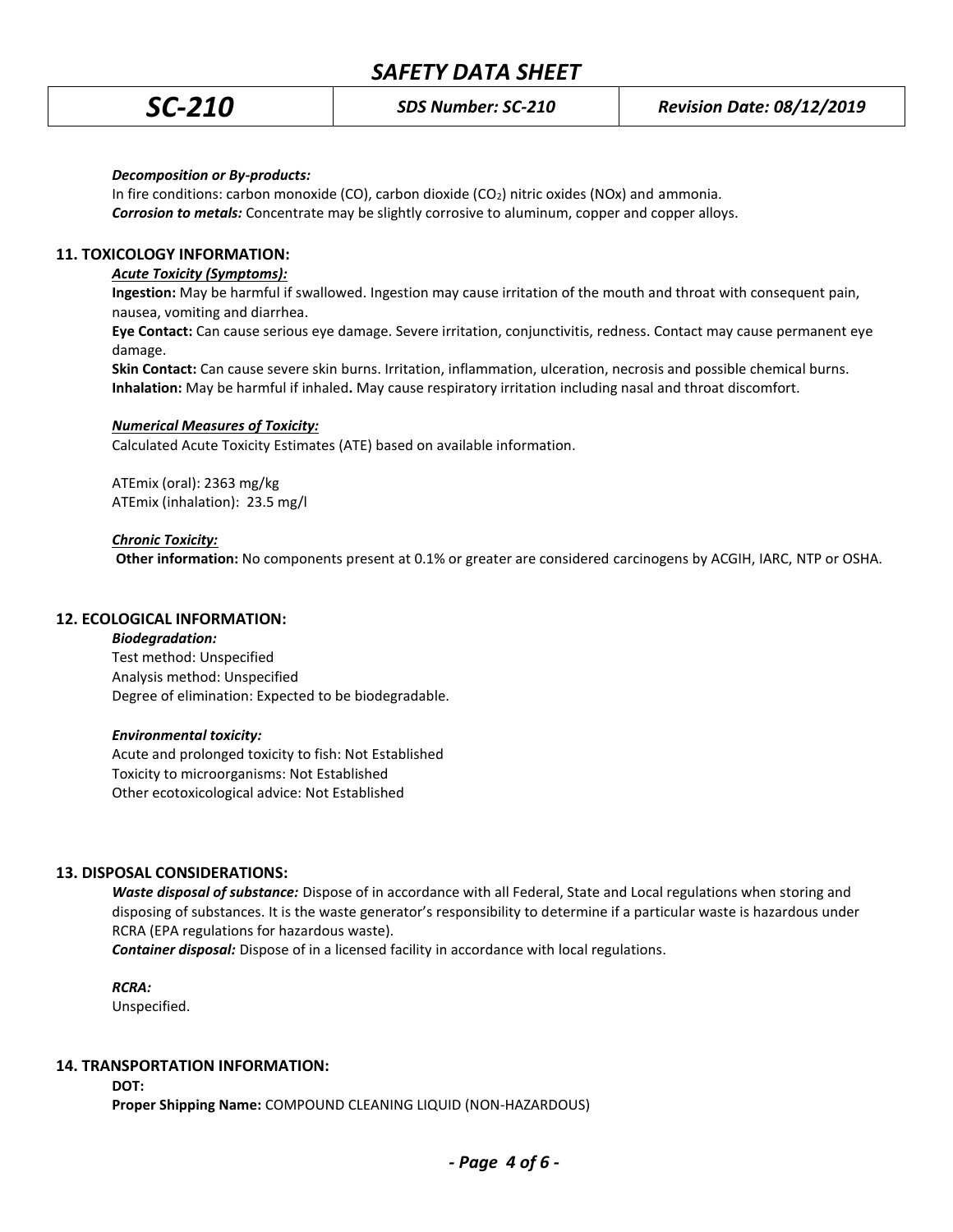*SC-210 SDS Number: SC-210 Revision Date: 08/12/2019*

## **15. REGULATORY INFORMATION:**

*Federal Regulations:*

**Registration status:**

TSCA, US: All components are listed or exempt.

**SARA hazard category (EPCRA 311/312):** Acute health hazard **SARA TITLE III, SECTION 313:** CAS Number: Chemical Name: 111-76-2 2-Butoxyethanol

## *State Regulations:*

Chemicals known to the State of California to cause cancer, birth defects or other reproductive harm

CAS Number: Chemical Name:

None

## *CA Cleaning Product Right To Know Act of 2017: Ingredient Disclosure*

| <b>INGREDIENT</b>                          | <b>CAS NUMBER</b> | <b>FUNCTION</b>           |
|--------------------------------------------|-------------------|---------------------------|
| <b>WATER</b>                               | 7732-18-5         | <b>DILUENT</b>            |
| 2-AMINOETHANOL                             | 141-43-5          | <b>ALKALINE BUILDER</b>   |
| 2-BUTOXYETHANOL                            | 111-76-2          | <b>SOLVENT</b>            |
| TETRAPOTASSIUM PYROPHOSPHATE               | 7320-34-5         | <b>ALKALINE BUILDER</b>   |
| ALCOHOLS, C6-12, ETHOXYLATED PROPOXYLATED  | 68937-66-6        | DETERGENT                 |
| ALCOHOLS, C10-16, ETHOXYLATED PROPOXYLATED | 69227-22-1        | <b>DETERGENT</b>          |
| PHOSPHATE ESTER OF ETHOXYLATED ALCOHOLS    | 68130-47-2        | <b>DETERGENT</b>          |
| SODIUM METASILICATE                        | 6834-92-0         | <b>ALKALINE BUILDER</b>   |
| PHOSPHORIC ACID                            | 7664-38-2         | NONFUNCTIONAL CONSTITUENT |
| DIPENTENE (TERPENE HYDROCARBONS)           | 68956-56-9        | <b>FRAGRANCE</b>          |
| <b>ACID GREEN 25</b>                       | 4403-90-1         | COLORANT                  |
| <b>ACID YELLOW 11</b>                      | 6359-82-6         | COLORANT                  |
| <b>ACID YELLOW 23</b>                      | 1934-21-0         | COLORANT                  |

### **16. OTHER INFORMATION:**

| <b>NFPA Rating:</b>     |                                                                                         |                    |                      |
|-------------------------|-----------------------------------------------------------------------------------------|--------------------|----------------------|
| Health: 2               | Fire: 0                                                                                 | Reactivity: 0      | Special Hazard: none |
| <b>HMIS III Rating:</b> |                                                                                         |                    |                      |
| Health: 2               | Flammability: 0                                                                         | Physical Hazard: 0 |                      |
|                         | Personal Protection: H (safety glasses with side shields and chemical-resistant gloves) |                    |                      |

*Both NFPA and HMIS III rating systems use a numbering scale that ranges from 0 to 4 to indicate the degree of hazard. A value of zero means the substance possesses no hazard while a value of four indicates high hazard.*